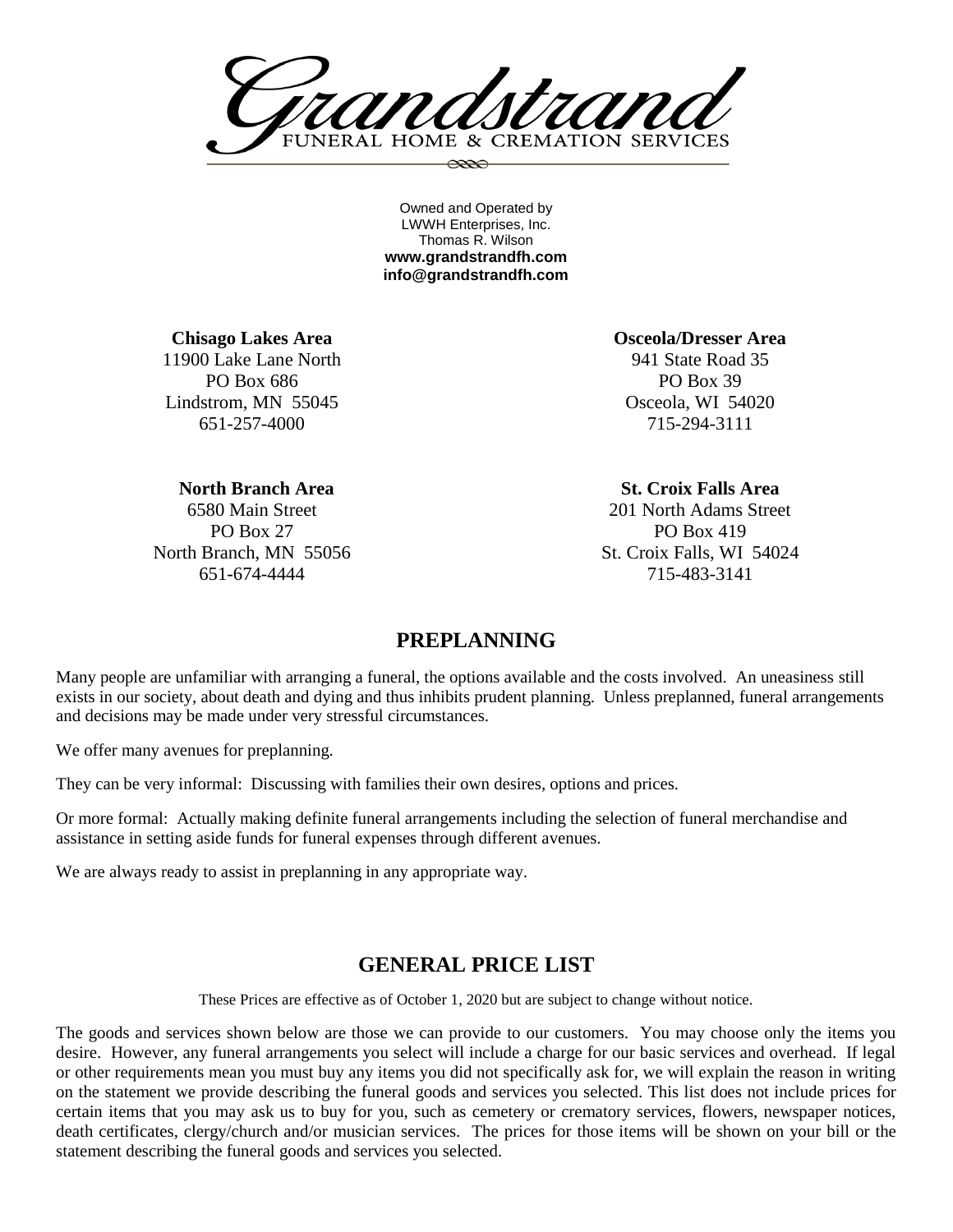# **PROFESSIONAL SERVICES**

## **\*BASIC SERVICES OF FUNERAL DIRECTOR AND STAFF (NON-DECLINABLE) \$2795.00**

Our basic service charge includes, but is not limited to, staff to respond to initial request for service; arrangement conference with family or responsible party; preparation and filing of necessary certificates and permits; placement of obituary notices with papers and radio stations; planning of funeral arrangements; and coordination of service with cemetery, crematory, vault companies and others as required. Also included in this charge are overhead expenses relative to our facility such as insurance, maintenance, real estate taxes, administrative cost, equipment and inventory expenses. This fee for our basic services and overhead will be added to the total cost of the funeral arrangements you select. (This fee is already included in our charges for direct cremations, immediate burials, and forwarding and receiving remains.)

## **\*EMBALMING \$670.00**

Except in certain special cases, embalming is not required by law. Embalming may be necessary, however, if you select certain funeral arrangements, such as a funeral with viewing. If you do not want embalming, you usually have the right to choose an arrangement that does not require you pay for it, such as direct cremation or immediate burial, or when refrigeration or use of dry ice is available. Special care (restoration) following tissue donation  $$300.00$ 

Special care (restoration) following autopsy  $$300.00$ 

## **\*OTHER PREPARATION OF THE BODY** (Cosmetology, dressing and casketing) **\$295.00**

This charge may include the following: washing, disinfecting, setting features, dressing, casketing the deceased. Sanitary Care: washing and disinfecting deceased for private family viewing when no embalming \$295.00

## **SHELTER OF REMAINS (REFRIGERATION)**

This charge is for the shelter/refrigeration of unembalmed remains after 24 hours; or embalmed bodies when final disposition is greater than four (4) days after death notification - \$100/Day

## **CREMATION \$295.00**

# **FACILITIES, EQUIPMENT & ADDITIONAL STAFF SERVICE**

| * <b>VISITATION</b> (Funeral Home, Church or Other) Day prior to service                                                                                                                                                                                                                                                                                                                                                                                | \$395.00                         |
|---------------------------------------------------------------------------------------------------------------------------------------------------------------------------------------------------------------------------------------------------------------------------------------------------------------------------------------------------------------------------------------------------------------------------------------------------------|----------------------------------|
| Our services include visitation preparation, use of chapel, and placement of floral arrangements, supervision and<br>attendants for public and private visitation.                                                                                                                                                                                                                                                                                      |                                  |
| Private family viewing/visitation without public visitation                                                                                                                                                                                                                                                                                                                                                                                             | \$195.00/Hour                    |
| <b>*FUNERAL CEREMONY</b> (Funeral Home, Church or Other) - Includes Visitation 1 hour prior to the service<br>Our services include coordinating the funeral service, supervising of the funeral, staff to attend funeral ceremony,<br>setup and use of facilities for funeral ceremony and local committal service OR additional staff and equipment to<br>conduct service at another facility. (Monday - Friday, before 4:00 p.m., no holidays)        | \$595.00                         |
| Each additional hour of visitation prior to Funeral Ceremony<br>Saturday or evening Service<br>Sunday or Holiday                                                                                                                                                                                                                                                                                                                                        | \$150.00<br>\$250.00<br>\$350.00 |
| Delayed Interment                                                                                                                                                                                                                                                                                                                                                                                                                                       | \$195.00                         |
| <b>MEMORIAL SERVICE/CELEBRATION OF LIFE (Funeral Home, Church or other)</b><br>Includes Visitation 1 hour prior to the service<br>Our services include coordinating the memorial service, supervision of the memorial; service, staff to attend<br>memorial service, and setup and use of facilities for memorial service OR additional staff and equipment to<br>conduct service at another facility. (Monday - Friday before 4:00 p.m., no holidays.) | \$595.00                         |
| Each additional hour of visitation prior to Funeral Ceremony                                                                                                                                                                                                                                                                                                                                                                                            | \$150.00                         |
| Saturday or evening service                                                                                                                                                                                                                                                                                                                                                                                                                             | \$250.00                         |
| Sunday or Holiday service                                                                                                                                                                                                                                                                                                                                                                                                                               | \$350.00                         |
| <b>GRAVESIDE SERVICE ONLY</b>                                                                                                                                                                                                                                                                                                                                                                                                                           | \$295.00                         |

(or cemetery committal service if different day than Funeral/Memorial service)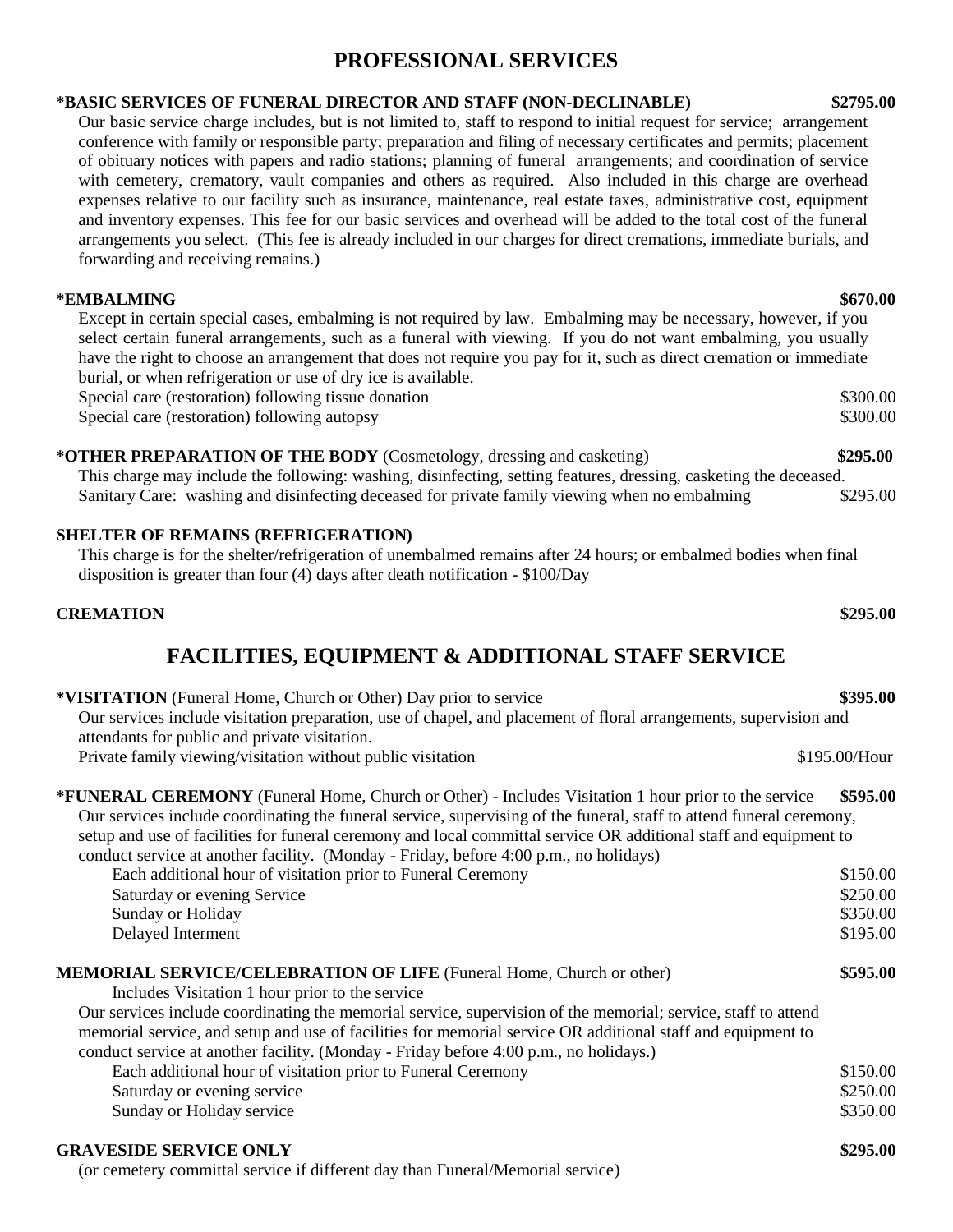# **STANDARD AUTOMOTIVE EQUIPMENT**

| *TRANSFER OF REMAINS TO FUNERAL HOME OR OTHER LOCATION (50 Mile Radius)<br>Licensed personnel & equipment for transfer of deceased from place of death to the funeral home.<br>The charge for additional miles is \$2.75 per mile (one way only) | \$350.00                |
|--------------------------------------------------------------------------------------------------------------------------------------------------------------------------------------------------------------------------------------------------|-------------------------|
| *HEARSE/FUNERAL COACH (50-mile radius)                                                                                                                                                                                                           | \$395.00                |
| Funeral Ceremony and transportation to cemetery or crematory                                                                                                                                                                                     |                         |
| The charge for additional miles is \$2.75 per mile (one way only)                                                                                                                                                                                |                         |
| <b>FULL SERVICES OF FUNERAL HOME AND STAFF</b>                                                                                                                                                                                                   | \$5495.00               |
| The traditional service charge is the total of all items listed above that are marked with a "*".                                                                                                                                                |                         |
| <b>MERCHANDISE</b>                                                                                                                                                                                                                               |                         |
| <b>CASKETS</b>                                                                                                                                                                                                                                   |                         |
| We offer caskets which range in price from                                                                                                                                                                                                       | \$995.00 to \$6595.00   |
| A complete price list will be provided at the funeral home                                                                                                                                                                                       |                         |
| <b>OUTER BURIAL CONTAINERS</b>                                                                                                                                                                                                                   |                         |
| We offer outer containers which range in price from                                                                                                                                                                                              | \$995.00 to \$12,950.00 |
| A complete price list will be provided at the funeral home                                                                                                                                                                                       |                         |
| <b>ALTERNATIVE CONTAINERS</b>                                                                                                                                                                                                                    |                         |
| We offer alternative containers which range in price from                                                                                                                                                                                        | \$95.00 to \$1775.00    |
| A complete price list will be provided at the funeral home                                                                                                                                                                                       |                         |
| <b>CREMATION URNS</b>                                                                                                                                                                                                                            |                         |
| We offer urns which range in price from                                                                                                                                                                                                          | \$55.00 to \$2195.00    |
| A complete price list will be provided at the funeral home                                                                                                                                                                                       |                         |
| <b>KEEPSAKE URNS</b>                                                                                                                                                                                                                             | \$39.00 to \$483.00     |
| <b>Keepsake Pendants &amp; Jewelry</b>                                                                                                                                                                                                           | \$179.00 to \$515.00    |
| <b>CREMATION URN VAULTS</b>                                                                                                                                                                                                                      |                         |
| We offer caskets which range in price from                                                                                                                                                                                                       | \$95.00 to \$995.00     |
| A complete list will be provided at the funeral home                                                                                                                                                                                             |                         |
| <b>Urn Vault Setup/Installation fee</b>                                                                                                                                                                                                          | \$415.00                |
| <b>CEREMONIAL RENTAL CASKET</b> (Use of Shell and New Liner)                                                                                                                                                                                     | \$995.00                |
| If you choose a funeral service where a rental casket is provided, the casket used for the funeral service may have been                                                                                                                         |                         |
| used in a previous funeral service. If the casket has been used in a previous funeral service, the interior has been replaced.                                                                                                                   |                         |

## **MEMORIAL ITEMS**

**Register Book** \$45.00 **Acknowledgment Cards** (box of 25) \$15.00 **Memorial Folders \$90.00 (per 100) - \$35.00 (additional 100) Custom Memorial Folders \$125.00 (per 100) - \$35.00 (additional 100)**

# **FUNERAL PAYMENT OPTIONS**

In our continuing effort to serve families equally and fairly, and to help us control our costs of providing funeral services and merchandise, our terms of payment are as follows:

- Payment by pre-arranged funeral contract or insurance
- Life Insurance Assignment (Must provide policies by day of service)
- Our Terms are 30 days on the services and merchandise with 8% APR after 30 days. All non-funeral home charges are due prior to the service. Non-funeral home charges are considered cash advances and may include cemetery charges, honorariums, death certificates, obituaries, etc.
- Credit Card (Visa/Mastercard) service fee of 3% on cash advance items.